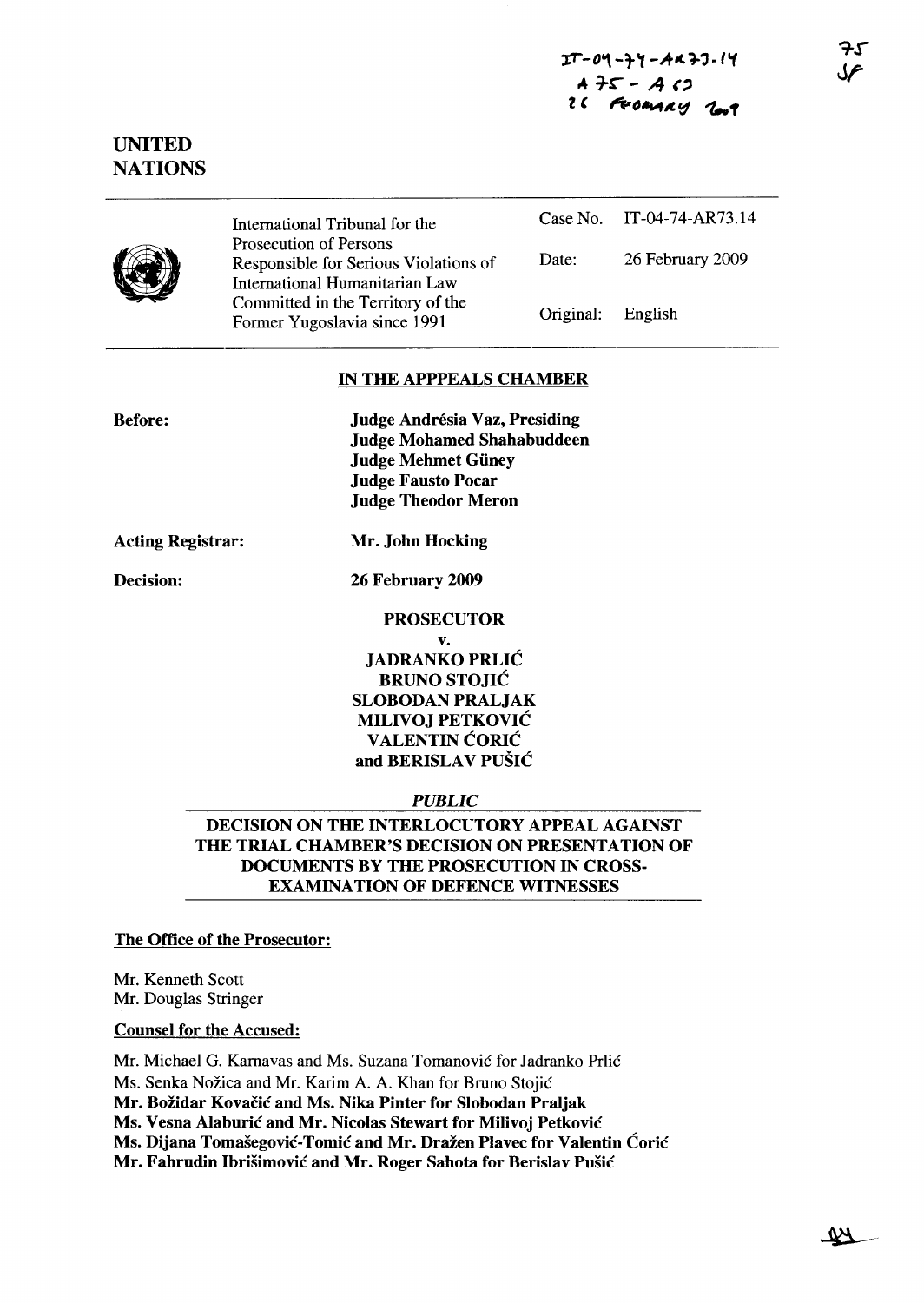1. The Appeals Chamber of the International Tribunal for the Prosecution of Persons Responsible for Serious Violations of International Humanitarian Law Committed in the Territory of the Former Yugoslavia Since 1991 ("Appeals Chamber" and "Tribunal", respectively) is seized of an interlocutory appeal filed on 16 January  $2009<sup>1</sup>$  by Slobodan Praljak, Milivoj Petković, Valentin Corie and Berislav Pusie (jointly, "Appellants") against the "Decision on Presentation of Documents by the Prosecution in Cross-Examination of Defence Witnesses" rendered by Trial Chamber III ("Trial Chamber") on 27 November 2008 ("Impugned Decision").<sup>2</sup> The Office of the Prosecutor ("Prosecution") responded on 29 January 2009.<sup>3</sup> The Appellants filed their joint reply on 2 February 2009.<sup>4</sup>

## **I. BACKGROUND**

2. The trial proceedings in the present case commenced on 26 April 2006. The Prosecution completed its case on 24 January 2008.<sup>5</sup> On 20 February 2008, the Trial Chamber case issued an oral decision pursuant to Rule 98 *his* of the Tribunal's Rules of Procedure and Evidence ("Rules") and dismissed the motions for acquittal filed by Valentin Ćorić and Berislav Pušić.<sup>6</sup> On 5 Mav 2008, the co-accused started presenting their respective Defence cases.<sup>7</sup> Jadranko Prlić closed his presentation on 15 January 2009.<sup>8</sup> The Trial Chamber is currently hearing Bruno Stojić's Defence case. Neither Jadranko Prlić nor Bruno Stojić joined the Appeal.

3. On 10 October 2008, the Appellants filed a motion seeking the Trial Chamber's directions with the view of modifying the existing guidelines<sup>9</sup> in order to prohibit the admission into evidence of "new documents"<sup>10</sup> tendered by the Prosecution during the cross-examination of Defence



<sup>&</sup>lt;sup>1</sup> Interlocutory Appeal by Slobodan Praljak, Milivoj Petković, Valentin Ćorić and Berislav Pušić Against the Trial Chamber's 27 November 2008 *Decision on Presentation of Documents by the Prosecution in Cross-Examination of Defence Witnesses,* 16 January 2009 ("Appeal").

*<sup>2</sup> Prosecutor v. ladranko Prlic et aI.,* Case No. IT-04-74-T, Decision on Presentation of Documents by the Prosecution in Cross-Examination of Defence Witnesses, 27 November 2008.

<sup>3</sup> Prosecution Response to Interlocutory Appeal Concerning the Trial Chamber's 27 November 2008 *Decision on Presentation of Documents by the Prosecution in Cross-Examination of Defence Witnesses,* 29 January 2009 ("Response").

<sup>4</sup> Joint Reply to Prosecution Response Filed 29 January 2009 to Interlocutory Appeal by Slobodan Praljak, Milivoj Petković, Valentin Ćorić and Berislav Pušić Against the Trial Chamber's 27 November 2008 *Decision on Presentation of Documents by the Prosecution in Cross-Examination of Defence Witnesses,* 2 February 2009 ("Reply").

*<sup>5</sup> Prosecutor v. ladranko Prlic et aI.,* Case No. IT-04-74-T, 24 January 2008, T. 26868.

<sup>6</sup>*Prosecutor v. ladranko Prlic et aI.,* Case No. IT-04-74-T, 20 February 2008, T. 27237-27238.

*<sup>7</sup> Prosecutorv. ladranko Prlic et aI.,* Case No. IT-04-74-T, 5 May 2008, T. 27453.

<sup>8</sup>*Prosecutor v. ladranko Prlic et aI.,* Case No. IT-04-74-T, 15 January 2009, T. 3538.

<sup>9</sup>*Prosecutor v. ladranko Prlic et aI.,* Case No IT-04-74-T, Decision Adopting Guidelines for the Presentation of Defence Evidence, 24 April 2008 ("Guidelines Decision").

<sup>&</sup>lt;sup>10</sup> For the purposes of the current Appeal, the Appellants define "new documents" as documents that have not yet been admitted into evidence, whether or not appearing on the Prosecution's 65 *ter* list of exhibits (Appeal, fn 2 referring to Impugned Decision para. 4).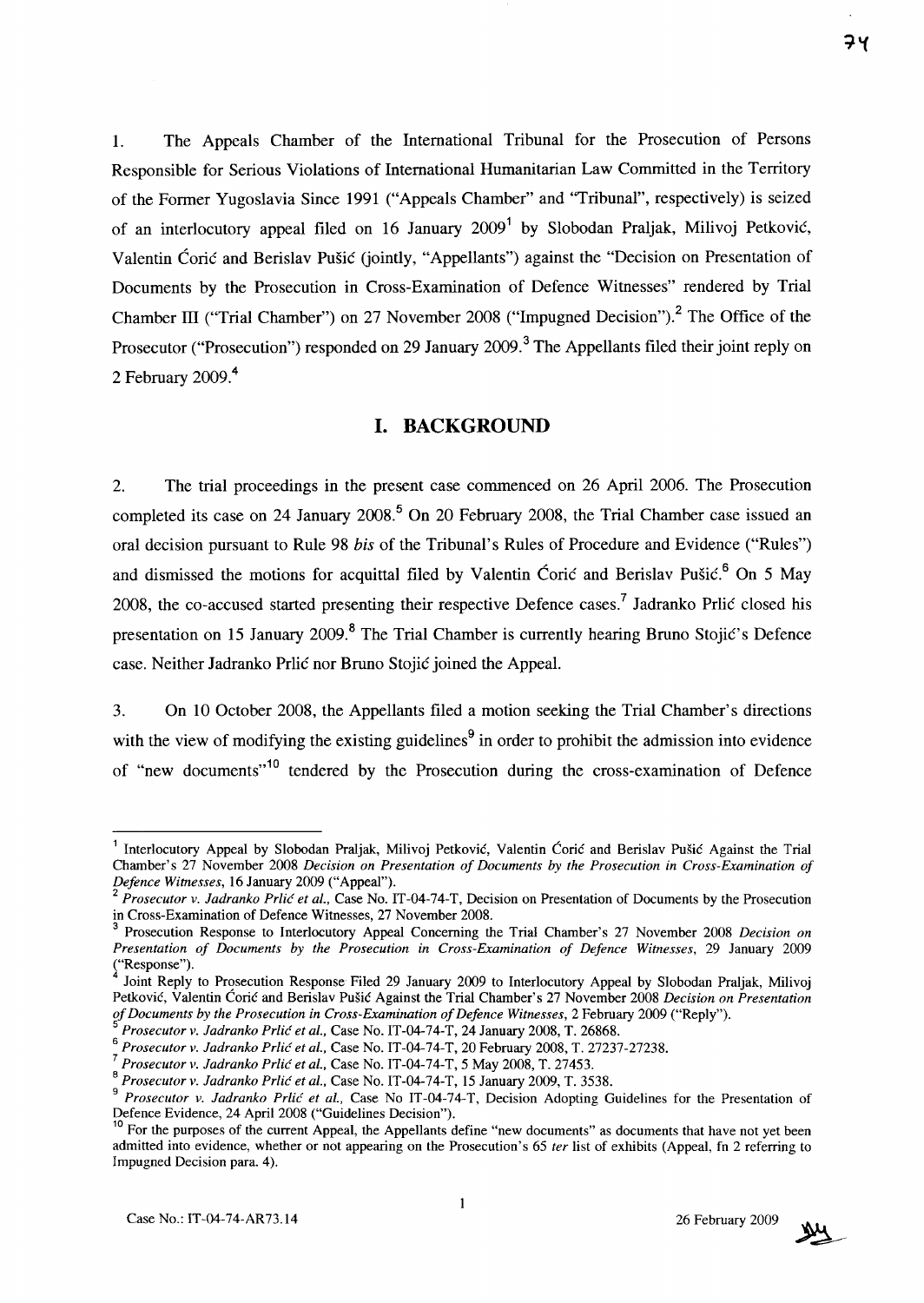witnesses.<sup>11</sup> The Trial Chamber denied the said motion by a majority,<sup>12</sup> finding that, while in principle, the Prosecution shall present all the evidence aiming at proving the guilt of the accused during the phase of the presentation of its case-in-chief,<sup>13</sup> it may be allowed to present "new" documents" (other than those aimed exclusively at impeaching a witness's credibility or refreshing his or her memory) if it could justify such need by providing exceptional reasons in the interests of justice.<sup>14</sup> The Trial Chamber further specified that its decisions on admission of documents tendered by the Prosecution during the cross-examination of Defence witnesses would be made on a case-by-case basis, providing the necessary safeguards for the Defence rights.15 Finally, the Trial Chamber found that no special modalities were necessary with regards to prior notice of the presentation of the new documents by the Prosecution.<sup>16</sup>

4. The Appellants sought certification to appeal against the Impugned Decision.<sup>17</sup> The Prosecution opposed the request applying, in the alternative, for certification to appeal the Impugned Decision itself.<sup>18</sup> On 9 January 2009, the Trial Chamber granted the Appellants' request to lodge an appeal against the Impugned Decision in its entirety but found the Prosecution's alternative request inadmissible due to the fact that it was filed out of time.<sup>19</sup>

## **11. STANDARD OF REVIEW**

5. It is well established that Trial Chambers exercise broad discretion in determining the admissibility of evidence.<sup>20</sup> The Appeals Chamber must thus accord deference to a Trial Chamber's decision in this respect. The Appeals Chamber's examination is consequently limited to establishing whether the Trial Chamber abused its discretion by committing a discernible error. The Appeals

<sup>15</sup>*Ibid.,* paras 20, 24, 26.



<sup>&</sup>lt;sup>11</sup> Prosecutor v. Jadranko Prlić et al., Case No. IT-04-74-T, Joint Motion of Praljak, Petković, Ćorić and Pušić Defences Requesting Trial Chamber Directions and Guidelines on Presentation and Admission into Evidence of Documents Presented by The Prosecution During Cross-Examination of Defence Witnesses, 10 October 2008, paras 1-3.<br><sup>12</sup> Impugned Decision, p. 12; see also the Partially Dissenting Opinion of Judge Jean-Claude Antonetti attached to the

Impugned Decision.

Impugned Decision, para. 23.

<sup>14</sup> *Ibid.*, paras 15, 17, 20, 23.

<sup>16</sup>*Ibid.,* para. 25.

<sup>17</sup>*Prosecutor v. ladranko Prlic et aI.,* Case No. IT-04-74-T, Joint Motion of Slobodan Praljak, Milivoj Petkovie, Valentin Corie and Berislav Pusie Requesting Rule 73 (B) Certification for Appeal Against the Trial Chamber's 27 November 2008 *Decision portant sur la presentation de documents par l'Accusation lors du contre-interrogatoire des temoins a decharge,* 5 December 2008.

<sup>&</sup>lt;sup>18</sup> Prosecution Opposition to Defence Request for Certification to Appeal the Trial Chamber's 27 November 2008 *Decision portant sur la presentation de documents par l'Accusation lors du contre-interrogatoire des temoins a decharge,* 18 December 2008.

<sup>19</sup>*Prosecutor v. ladranko Prlic et al.,* Case No. IT-04-74-T, Decision on Joint Motion for Certification to Appeal the Decision on Presentation of Documents by the Prosecution in Cross-Examination of Defence Witnesses, 9 January 2009, pp. 5-6 ("Certification Decision").

*<sup>20</sup> Prosecutor v. ladranko Prlic et aI.,* Case No. IT-04-74-AR73.13, Decision on Jadranko Prlie's Consolidated Interlocutory Appeal Against the Trial Chamber's Orders of 6 and 9 October 2008 on Admission of Evidence, 12 January 2009, para. 5 and references cited therein.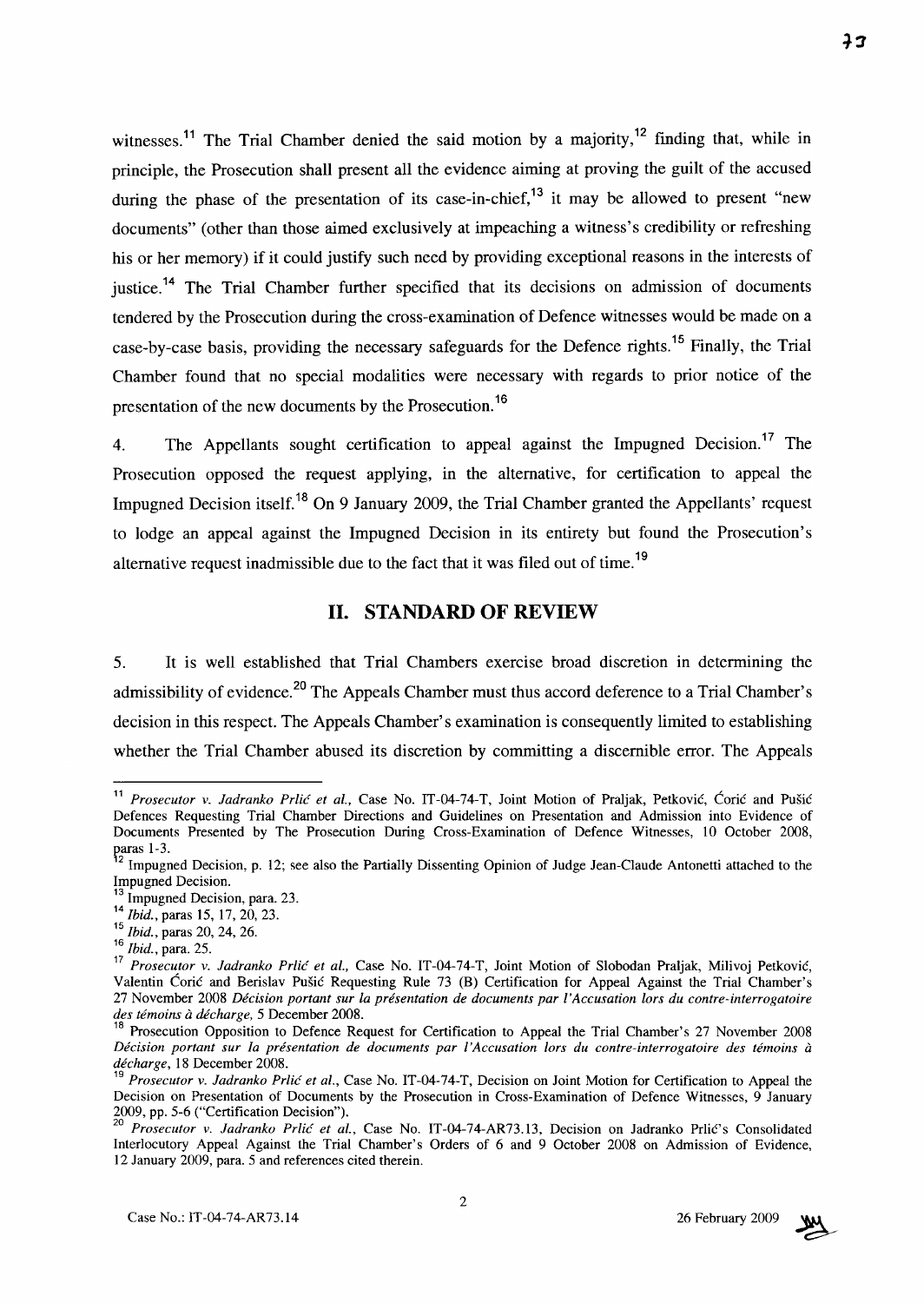Chamber will only overturn a Trial Chamber's exercise of its discretion where it is found to be (i) based on an incorrect interpretation of governing law; (ii) based on a patently incorrect conclusion of fact; or (iii) so unfair or unreasonable as to constitute an abuse of discretion.<sup>21</sup>

# **Ill. DISCUSSION**

#### **A. Arguments of the Parties**

6. As a preliminary matter, the Appellants submit that there exists a "Fundamental Principle" according to which the Prosecution should present all the evidence probative of the guilt of the accused during its case-in-chief and that any deviations from this rule may only be allowed on a truly exceptional basis.<sup>22</sup> They argue that the Impugned Decision did not apply this "Fundamental Principle" as rigorously as it ought to, $^{23}$  and present four grounds of appeal seeking for the Impugned Decision to be set aside.

7. In the first ground of appeal, the Appellants submit that the Impugned Decision fails to take proper account of the essential differences between Prosecution and Defence positions in a trial.<sup>24</sup> They stress in particular that there exists a "lack of symmetry" between the Prosecution, which bears the burden of proof, and the Defence which need only answer the Prosecution's case, if at all.<sup>25</sup> Moreover, it is submitted that the fact that the Defence may tender documents during the cross-examination of a Prosecution witness, *i.e.* before the Defence case has even started, cannot justify allowing the Prosecution to do the same when cross-examining the Defence witnesses, *i.e.*  after the Prosecution case is closed.<sup>26</sup> The Appellants advance that these essential differences are also clearly reflected in Rules 65 *ter* (E)(iii) and 65 *ter(G)(ii)* of the Rules.27 Finally, the Appellants state their adherence to the reasoning and conclusions of the Partially Dissenting Opinion of Judge Antonetti attached to the Impugned Decision.<sup>28</sup>

8. Under the second and third grounds of appeal the Appellants argue that the Trial Chamber's interpretation of the scope of cross-examination under Rule 90(H) of the Rules is unacceptably



 $^{21}$  *Id.* 

<sup>22</sup> Appeal, paras 7-12. The Appellants assert that the "Fundamental Principle" is a logical procedural consequence of the fundamental rights of the accused guaranteed by Article 21 of the Statute of the Tribunal ("Statute") and is firmly established in the jurisprudence of the Tribunal and that of the International Criminal Tribunal for Rwanda (Appeal, fn. 6 and para. 7).

 $^{23}$  Appeal, para. 13.

*<sup>24</sup> Ibid.,* paras 19-29.

<sup>25</sup>*Ibid.,* paras 21-23.

*<sup>26</sup> Ibid.,* para. 24.

*<sup>27</sup> Ibid.,* para. 25.

*<sup>28</sup> Ibid.,* paras 26-29.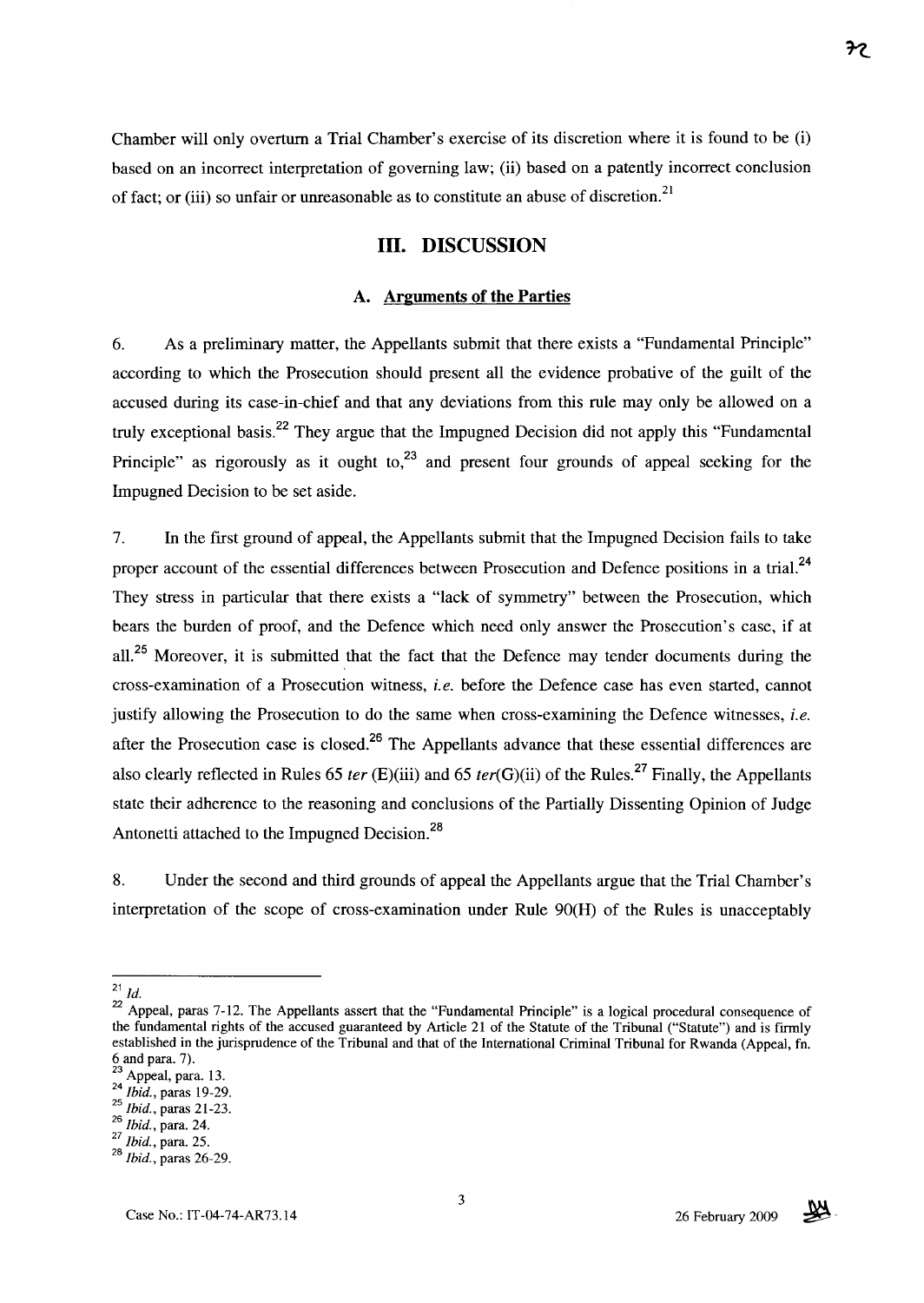broad in allowing cross-examination on issues going outside the testimony-in-chief.29 **In** the Appellants' submissions, this incorrect interpretation contained in the Rule 90(H) Decision is also advanced in the Impugned Decision and cannot be applied by analogy to the admission of "new documents" by the Prosecution during the cross-examination of Defence witnesses.<sup>30</sup> The Appellants stress that "[c]onsiderations in relation to New Documents are significantly different from those relating to oral evidence from a defence witness" and that the "Prosecution had several avenues available to introduce documents during its case-in-chief."<sup>31</sup>

9. Finally, in their fourth ground of appeal, the Appellants argue that the Impugned Decision fails to distinguish Rule 85(A) considerations from the importance of the "Fundamental Principle".<sup>32</sup> They underline that the Trial Chamber's powers to allow rebuttal evidence or the reopening of a case are consistent with the "Fundamental Principle", in that they prove the existence of the general principle regarding the sequence of the presentation of evidence, and do not constitute true departures or exceptions there from, contrary to the exception established by the Impugned Decision. $33$ 

10. The Prosecution responds that the Appeal should be rejected in its entirety.34 **In** support of its arguments, the Prosecution first submits that imposing new rules on the use and disclosure of documents applicable only to the Prosecution's cross-examination of Defence witnesses at this stage of the trial is not justified or appropriate<sup>35</sup> and that procedural equality is violated by the relief sought in the Appeal, as well as by the Impugned Decision itself.36 **In** this regard, it recalls that the restrictions on the use of new documents established by the Impugned Decision were not in effect at the time when the Prosecution filed its Rule 65 fer list, or during the Prosecution case-in-chief, or even during the Defence cases presented by Prlic and Stojic.<sup>37</sup> Regarding the advance notice.<sup>38</sup> the Prosecution submits that no party can be expected to know what documents will be relevant and useful for cross-examination until after the witness has given his or her testimony-in-chief, even more so when the Prosecution does not know "virtually anything" about the Defence case.<sup>39</sup> The



<sup>&</sup>lt;sup>29</sup> Ibid., paras 19, 30-34 referring to Judge Antonetti's Partially Dissenting Opinion attached to the Rule 90 (H) Decision.

Appeal, paras 19, 35-38.

<sup>31</sup>*Ibid.,* para. 37.

*<sup>32</sup> Ibid.,* paras 19,39-40.

<sup>33</sup>*Ibid.,* paras 39-40.

 $34$  Response, para. 61.

<sup>35</sup>*Ibid.,* paras 5.1, 6-18.

*<sup>36</sup> Ibid.,* paras 7-10,18.

*<sup>37</sup> Ibid.,* paras 9-12.

<sup>&</sup>lt;sup>38</sup> See *supra*, para. 3.

<sup>39</sup> Response, paras 12-14 referring in particular to para. 12 of Judge Harhoff's Dissenting Opinion attached to *Prosecutor v. Rasim Delic,* Case No. IT-04-83-T, Reasons for Oral Decision on Admission of Exhibits l316 and l317,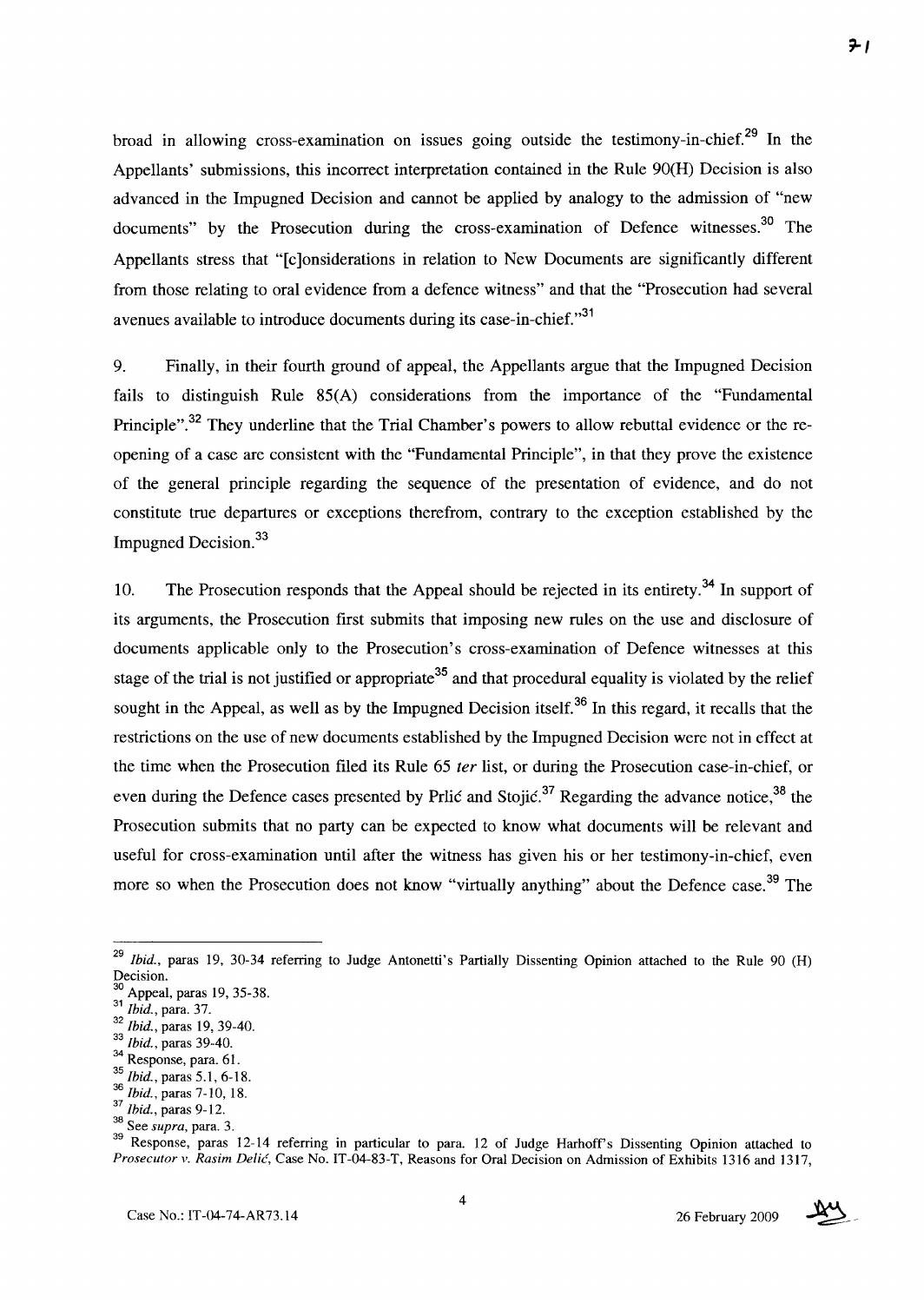Prosecution adds that nothing in the Rules, the Tribunal's jurisprudence or the guidelines applied throughout the present trial, support the unilateral imposition of any form of advance notice requirement for disclosure of documents to be used in cross-examination.<sup>40</sup>

11. Secondly, the Prosecution asserts that there should be no absolute ban on the use or admission of new documents in connection with cross-examination pursuant to Rule 90(H) of the Rules.<sup>41</sup> According to the Response, the admission of any new documents outside the Prosecution case-in-chief is not a re-opening of its case,<sup>42</sup> and the threshold of "exceptional reasons in the interests of justice" imposed by the Impugned Decision is therefore incorrect.<sup>43</sup> In this regard, it is submitted that Rule 89(C) and (D) of the Rules provide a sufficient framework for the admission of evidence and does not imply any limitation on the types of evidence and the stages of its admission.<sup>44</sup> On the contrary, such limitations may result in the unjustified exclusion of relevant and probative evidence.<sup>45</sup> The Prosecution points out that there is no so-called "Fundamental" Principle" in the jurisprudence of the Tribunal.<sup>46</sup> Finally, it underlines that Rule 90(H) of the Rules does not contain any such restriction either.<sup>47</sup>

12. Thirdly, the Prosecution argues that there is no clear distinction between documents aimed at undermining the credibility of a witness and documents aimed to prove the guilt of an accused,<sup>48</sup> and that, in this regard, Rule  $90(H)(i)$  of the Rules supports the view that the Trial Chamber may consider "new documents" used at cross-examination for matters that go beyond the credibility of the witness.<sup>49</sup>

13. Finally, the Prosecution asserts that the Appeal makes no reference to any specific prejudice that would have resulted from the current approach to admission of documents during the crossexamination, stressing that the Defence has never objected to the admission of any particular



<sup>24</sup> April 2008: "[ ... ] The effect of such requirement would be that the Prosecution would feel obliged to include *all* of its material right away in its *65ter* list, which in turn would be counter-productive". See also, Response, paras 16-18. 40 Response, para. 17.

<sup>41</sup>*Ibid.,* paras 19-48.

*<sup>42</sup> Ibid.,* paras 19,27.

*<sup>43</sup> Ibid.,* para. 28.

<sup>44</sup>*Ibid.,* para. 24; see also paras 26 *et seq.* on the arguments relating to the sequence of evidence presentation, and paras 45-48 specifying that the Prosecution "is not proposing to make any such 'freestanding' use of 'new documents', but is only addressing the use of relevant and probative documents that are responsive to a witness' evidence", the admission of which should be analyzed on a case-by-case basis.

Response, paras 29, 33.

*<sup>46</sup> Ibid.,* paras 36-40 referring to *Prosecutor v. Rasim Delic,* Case No. IT-04-83-AR73.1, Decision on Rasim Delic's Interlocutory Appeal Against Trial Chamber's Oral Decision on Admission of Exhibits 1316 and 1317, 15 April 2008 *("Delic* Decision") and *Prosecutor v. Vujadin Popovic et aI.,* Case No. IT-05-88-T, Decision on Defence Request for Guidelines Concerning the Use of Statements not in Evidence and the Admissibility of Evidence During Cross-Examination, 17 December 2008 *("Popovic* Decision").

Response, paras 31, 56.

*<sup>48</sup> Ibid.,* paras 49-56.

*<sup>49</sup> Ibid.,* para. 56.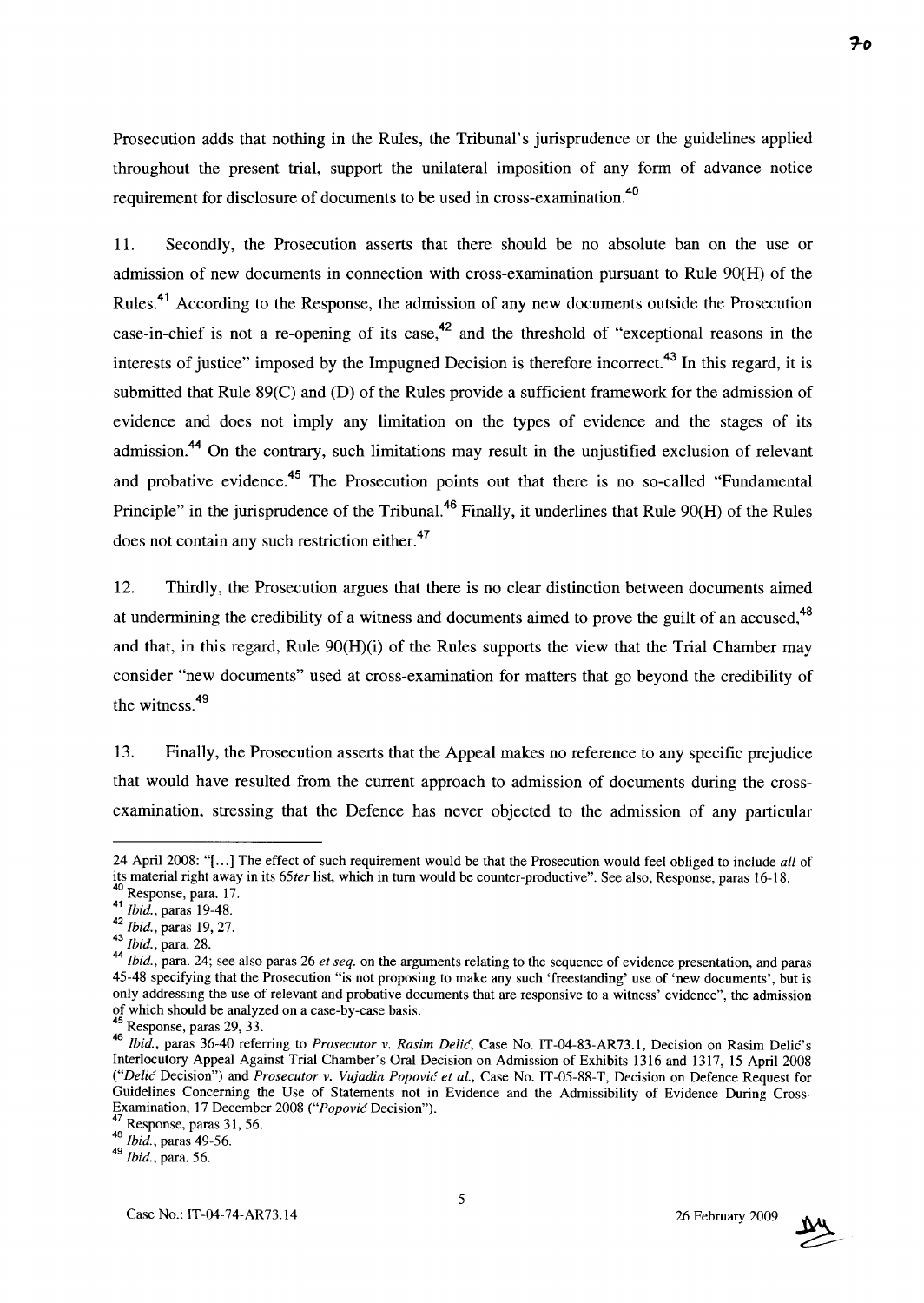document tendered by the Prosecution in such circumstances.<sup>50</sup> Even should such prejudice be shown, the Trial Chamber retains the authority to take the necessary measures to adequately remedy for it. $51$ 

14. The Appellants reiterate in their Reply that the crucial issues are the fact that the burden of proof lies on the Prosecution and the consequent lack of symmetry between the Prosecution and the Defence positions.<sup>52</sup> They add that the absence of an explicit requirement of advance notice from the Rules is logical given that nothing in the Rules allows for tendering evidence probative of the accused's guilt after the closure of the Prosecution's case.<sup>53</sup> The Appellants further argue that even if one document may be used to impeach a witness's credibility and admitted for the truthfulness of its content, there is no difficulty in requiring a Trial Chamber to be clear about the purpose of its admission, *e.g.* specifying that such document will not be relied upon to prove the accused's guilt.<sup>54</sup> Concerning the question of prejudice, the Appellants stress that the "potential prejudice to an accused is implicit in the Fundamental Principle and the onus cannot fairly be thrown on to the defence to show positive reasons for resisting the addition of new evidence probative of guilt after the close of the Prosecution case".<sup>55</sup> The purpose of the Appeal is therefore to have the matter resolved before the presentation of the Appellants' cases so as to allow for their confident conduct. 56

#### **B. Analysis**

#### (a) Terminology

15. As noted above, the parties refer to the term "new documents".<sup>57</sup> In accordance with the case-law cited in the analysis below, the Appeals Chamber will continue to use the term "fresh evidence".<sup>58</sup> For the purposes of the present decision, this term refers to material that was not included in the Prosecution Rule 65 *ter* list and not admitted during the Prosecution's case-in-chief but that is tendered by the Prosecution when cross-examining Defence witnesses. The Appeals



*<sup>50</sup> Ibid.,* paras 57-58, 60.

<sup>51</sup>*Ibid.,* para. 59.

 $52$  Reply, paras 6, 8, 10, 12.

<sup>53</sup>*Ibid.,* para. 11.

<sup>54</sup>*Ibid.,* para. 21.

<sup>55</sup> *Ibid.,* para. 22.

<sup>56</sup>  $\overline{Id}$ .

<sup>57</sup> See *supra,* fn. 10.

<sup>58</sup>*Cf Prosecutor v. Milan Lukic and Sredoje Lukic,* Case No. IT-98-3211-AR73.1, Decision on the Prosecution's Appeal Against the Trial Chamber's Order to Call Alibi Rebuttal Evidence During the Prosecution's Case in Chief, 16 October 2008 *("Lukic* Decision"), paras 16-17 referring to *Prosecutor v. Zejnil Delalic et aI.,* Case No. IT-96-21-A, Judgement, 20 February 2001 *("Celebici* Appeal Judgement"), para. 271; *Prosecutor v. Dario Kordic and Mario Cerkez,* Case No. IT-95-14/2-A, Judgement, 17 December 2004 *("Kordic and Cerkez* Appeal Judgement"), para. 216 and fn. 306.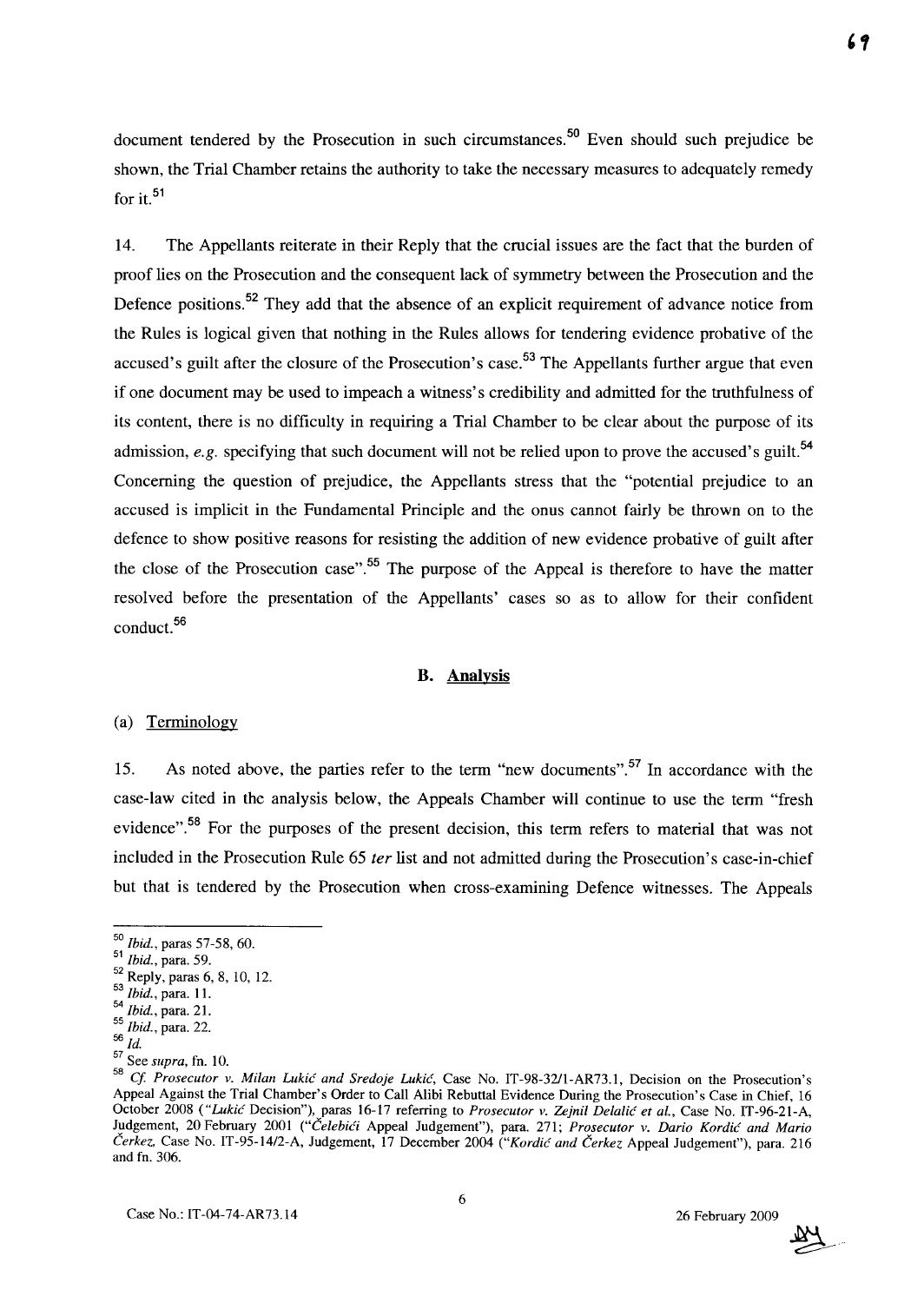Chamber further clarifies that, in this decision, the term is not limited to the material that was not available to the Prosecution during its case-in-chief.

### 2. Preliminary Matters

#### (a) Scope of Appeal

16. First, the Appeals Chamber notes that the Appellants expressly rely on the arguments contained in their relevant submissions before the Trial Chamber. 59 **In** this regard, the Appeals Chamber recalls that an interlocutory appeal is not a *de novo* review of the Trial Chamber's decision.<sup>60</sup> Consequently, a party may not merely repeat on appeal arguments that did not succeed at trial, unless it can demonstrate that rejecting them constituted such error as to warrant the intervention of the Appeals Chamber. $61$  Therefore, the present decision will not address the arguments that the Appellants simply reiterate after they have been rejected at trial, unless they seek to demonstrate that the Trial Chamber committed a specific error of law or fact invalidating the decision or weighed relevant or irrelevant considerations in an unreasonable manner.<sup>62</sup>

17. Second, the Appellants submit that the Impugned Decision is intricately linked to the Trial Chamber's "Decision on Scope of Cross-Examination under Rule 90 (H) of the Rules" issued on the same day ("Rule 90(H) Decision"). They therefore suggest that "so far as reasoning behind the Rule 90(H) [Decision] is also part of the reasoning behind the Impugned Decision, the Appeals Chamber is bound to consider and correct such reasoning where flawed".<sup>63</sup> While the Appeals Chamber cannot exclude that the Trial Chamber may indeed at any moment reconsider its Rule 90(H) Decision if it deems so appropriate, the scope of this Appeal lies strictly within the

the Trial Chamber's Decision on Jurisdiction, 16 November 2005, para. 11.



<sup>59</sup> See, *e.g.,* Appeal, para. 14.

*<sup>60</sup> Prosecutor v. Momcilo Krajisnik,* Case No. IT-00-39-AR73.2, Decision on Krajisnik's Appeal Against the Trial Chamber's Decision Dismissing the Defense Motion for a Ruling That Judge Canivell is Unable to Continue Sitting in This Case, 15 September 2006, para. 9; *Prosecutor v. Ramush Haradinaj et aI.,* Case No. IT-04-84-AR65.2, Decision on Lahi Brahimaj's Interlocutory Appeal Against the Trial Chamber's Decision Denying his Provisional Release, 9 March 2006, para. 5; *Prosecutor v. Zdravko Tolimir et aI.,* Case No. IT-04-80-AR73.1, Decision on Radivoje Miletic Interlocutory Appeal against the Trial Chamber's Decision on Joinder of Accused, 27 January 2006, para. 6.

<sup>61</sup>*Prosecutor v. Savo Todovic,* Case No. *IT-97-25-II-AR11bis.1* & *IT-97-251I-AR11bis.2,* Decision on Savo TodoviC's Appeals Decisions on Referral under Rule *11bis,* 4 September 2006, paras 73, 112; *Prosecutor v. Mladen Naletilic, a.k.a. "Tuta" and Vinko Martinovic, a.k.a. "Stela",* Case No. IT-98-34-A, Judgement, 3 May 2006, para. 13; see also *Prosecutor v. Enver Handzihasanovic and Amir Kubura,* Case No. IT-01-47-AR72, Decision on Interlocutory Appeal Challenging Jurisdiction in Relation to Command Responsibility, 16 July 2003, para. 9 and, generally, paras 31, 35-36. *62 Prosecutor v. ladranko Prlic et al.,* Case No. IT -04-74-AR72.1, Decision on Petkovic' s Interlocutory Appeal Against

<sup>&</sup>lt;sup>63</sup> Appeal, paras 17-18.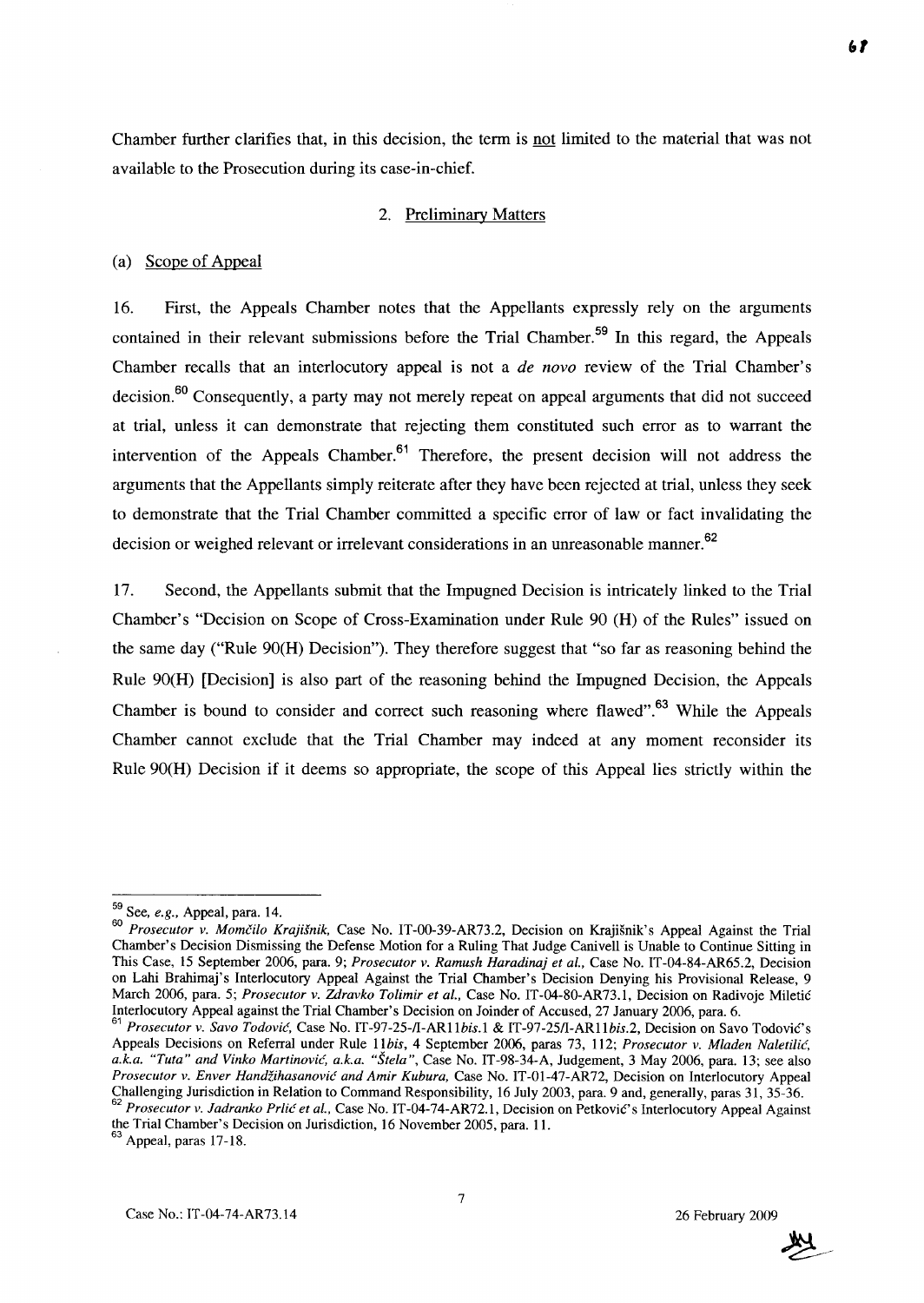Impugned Decision<sup>64</sup> and there is no jurisdiction for the Appeals Chamber to decide on matters that the Trial Chamber explicitly declined to certify for appeal.<sup>65</sup>

18. Finally, the Prosecution also appears to be in disagreement with the Impugned Decision and, throughout its Response, invites the Appeals Chamber to correct it accordingly.<sup>66</sup> The Appeals Chamber recalls that the Trial Chamber expressly denied the Prosecution's request for certification to appeal the Impugned Decision.<sup>67</sup> Therefore, the Appeals Chamber will only consider the Prosecution's arguments insofar as they properly respond to the submissions raised in the Appeal. Similarly, the Prosecution's request to "issue a Decision approving the *Popovic* Decision as the correct statement of Tribunal jurisprudence<sup>,68</sup> cannot *per se* be admissible in the framework of a response to an appeal filed in the present case.

19. The Appeals Chamber considers that the issue before it is whether the Trial Chamber erred by finding that the Prosecution is allowed to adduce fresh evidence after the closure of its case-inchief, if the admittance of such evidence is justified by "exceptional reasons in the interests of iustice".<sup>69</sup> Pursuant to the conclusions above, the Appeals Chamber will not address the arguments of the parties in the order of the grounds of appeal, but rather by subject matters relevant to the resolution of the Appeal.

### 3. Applicable Provisions

20. According to Rule 85(A) of the Rules, the sequence of the presentation of evidence at trial should be as follows, "[u]nless otherwise directed by the Trial Chamber in the interests of justice":

- (i) evidence for the prosecution;
- (ii) evidence for the defence;
- (iii) prosecution evidence in rebuttal;
- (iv) defence evidence in rejoinder;
- (v) evidence ordered by the Trial Chamber pursuant to Rule 98; and

(vi) any relevant information that may assist the Trial Chamber in determining an appropriate sentence if the accused is found guilty on one or more of the charges in the indictment.

21. Rules 89(C) and 89(D) further provide that "[a] Chamber may admit any relevant evidence which it deems to have probative value" and "may exclude evidence if its probative value is



<sup>&</sup>lt;sup>64</sup> Certification Decision, pp. 3-5.

*<sup>65</sup>*ej. *Prosecutor v. ladranko Prlic et aI.,* Case No. IT-04-74-T, Decision on Praljak and Petkovic Defence Request for Certification to Appeal the Decision on Scope of Cross-Examination under Rule 90 (H) of the Rules, 9 January 2009. <sup>66</sup> *E.g.* Response, paras 5.4, 8, 11, 26, 28, 51, 61.

 $\frac{67}{1}$  Certification Decision, p. 5; see also, Reply, paras 16, 23.

<sup>68</sup> Response, paras 5.4, 61.

<sup>69</sup> See Impugned Decision, para. 23 referring to fresh evidence aimed at establishing the guilt of the accused.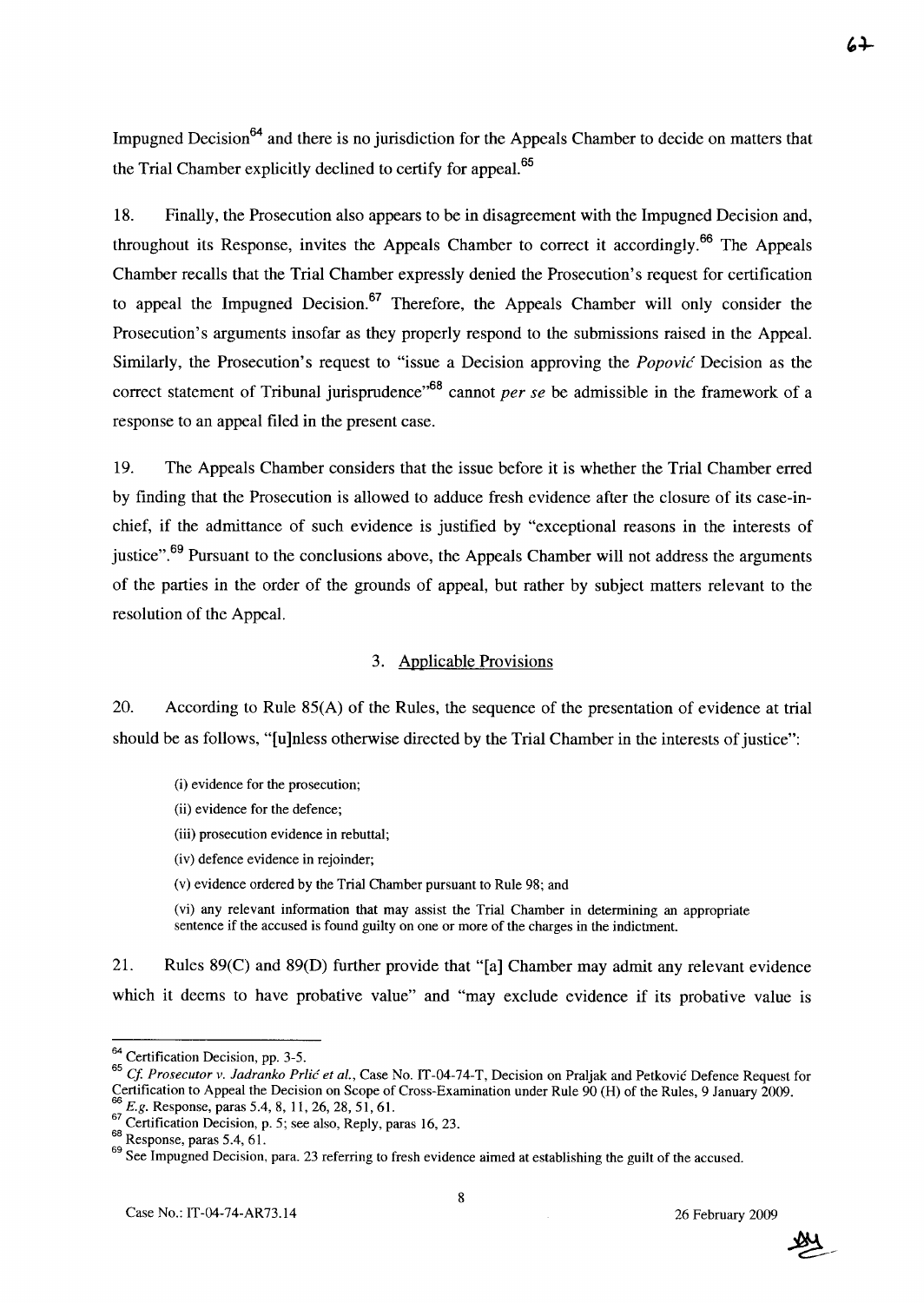substantially outweighed by the need to ensure a fair trial". Furthermore, in compliance with Rule 90(F) of the Rules, a Trial Chamber "shall exercise control over the mode and order of interrogating witnesses and presenting evidence so as to (i) make the interrogation and presentation effective for the ascertainment of the truth; and (ii) a void needless consumption of time".

22. Finally, Rule 90(H) of the Rules states that

Cross-examination shall be limited to the subject-matter of the evidence-in-chief and matters affecting the credibility of the witness and, where the witness is able to give evidence relevant to the case for the cross-examining party, to the subject-matter of that case.

(ii) In the cross-examination of a witness who is able to give evidence relevant to the case for the cross-examining party, counsel shall put to that witness the nature of the case of the party for whom that counsel appears which is in contradiction of the evidence given by the witness.

(iii) The Trial Chamber may, in the exercise of its discretion, permit enquiry into additional matters.

#### 4. Alleged Errors

#### (a) Sequence of the Presentation of Evidence

23. The Appeals Chamber recalls that, "[a]s a general rule, the Prosecution must present the evidence in support of its case during its case in chief".<sup>70</sup> This stems from the rights of the accused under Article 21(4)(b) and (e) of the Statute pursuant to which "when evidence is tendered by the Prosecution there must be a fair opportunity for the accused to challenge it".<sup>71</sup> Consequently, when the Prosecution seeks to introduce fresh evidence, after the closure of its case-in-chief, it has to specifically justify its request.<sup>72</sup> The Trial Chamber may authorize the deviation from the said sequence if it is satisfied that it is in conformity with the other applicable provisions, notably Rule 89(D) of the Rules. The Impugned Decision is correctly premised on this principle noting that, pursuant to Rule 85(A) of the Rules, the sequence of the presentation of evidence may be changed if the Trial Chamber deems it to be in the interests of justice.<sup>73</sup> Therefore, the Appeals Chamber cannot agree with the Appellants that there is an *absolute ban* for the Prosecution to tender evidence once its case presentation has been closed (save for rebuttal and re-opening). In sum, the Trial Chamber has the discretion to admit fresh evidence under Rule 89(C) and (D) of the Rules, taking



*<sup>70</sup> Lukic* Decision, paras 11 and 12 ("evidence which strengthens the Prosecution's case [ ... ] must be led in its case in chief'); *Kordic and Cerkez* Appeal Judgement, para. 216; See also, *Prosecutor v. Pavle Strugar,* Case No. IT-0l-42-T, Decision III on the Admissibility of Certain Documents, 10 September 2004, para. 5; *Prosecutor v. Slobodan Milosevic,*  Case No. IT-02-54-T, Decision on Prosecution Motion for Reconsideration Regarding Evidence of Defence Witnesses Mitar Balevic, Vladislav Jovanovic, Vukasin Andric, and Dobre Aleksovski and Decision *Proprio Motu* Reconsidering Admission of Exhibits 837 and 838 Regarding Evidence of Defence Witness Barry Lituchy, 18 May 2005 *("Milosevic*  Decision"), paras 9-11.

<sup>71</sup>*Delic* Decision, para. 22.

*<sup>72</sup> CelebiCi* Appeal Judgement, para. 271; *Delic* Decision, para. 22.

<sup>&</sup>lt;sup>73</sup> Impugned Decision, paras 12, 15, 16, 23.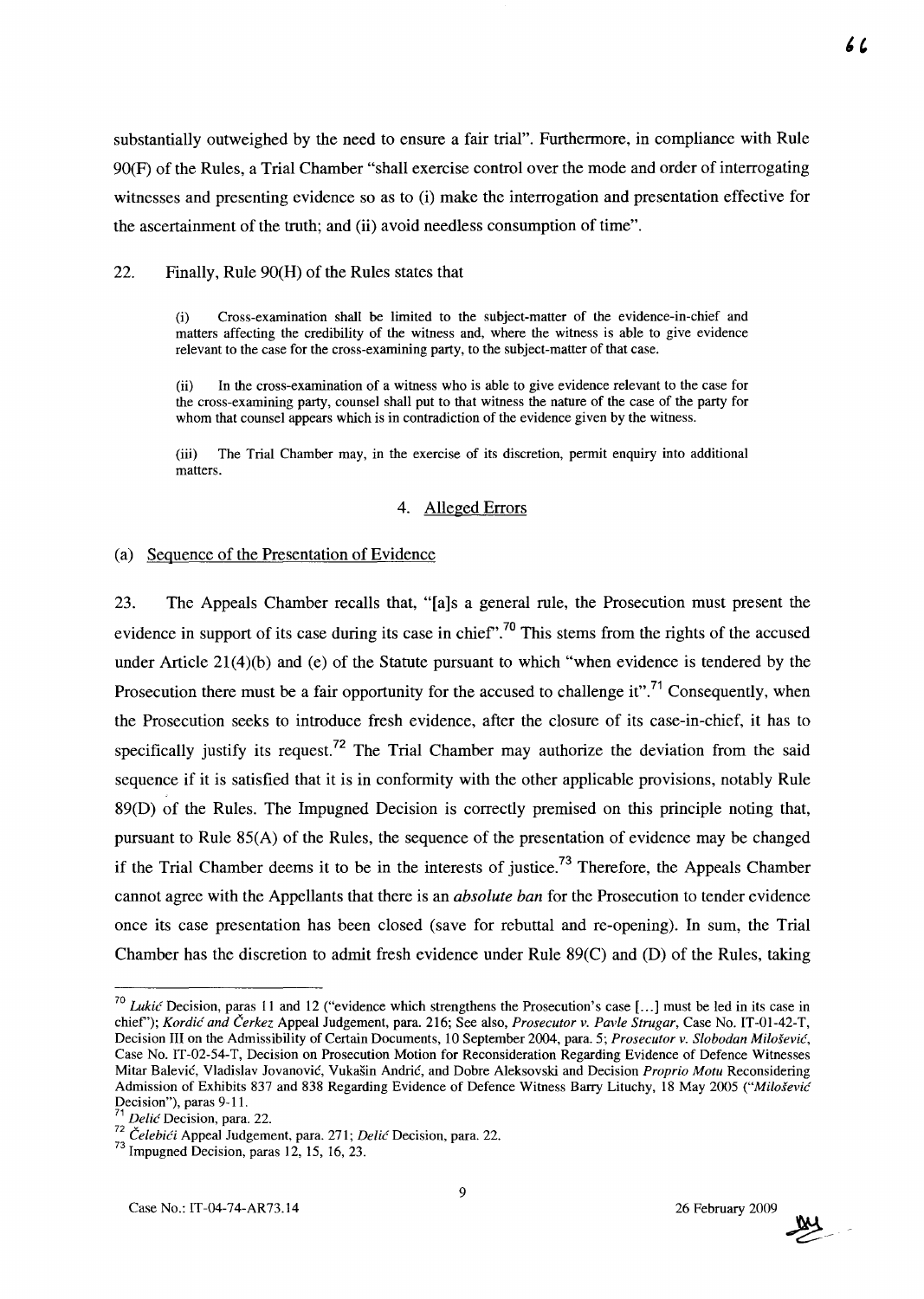into account both the probative value of that evidence and the need to ensure a fair trial.<sup>74</sup> Where the admittance of this evidence constitutes a variation of the sequence of the presentation of evidence set out in Rule 85(A) of the Rules, the Trial Chamber may exercise its discretion to admit the evidence only where it is in the interests of justice.<sup>75</sup>

24. In order to clarify the circumstances under which it would allow admission of fresh evidence after the closure of the Prosecution case-in-chief, the Trial Chamber emphasized that it would do so only in exceptional circumstances where the interests of justice so require, such as "the importance of the 'new document'".<sup>76</sup> It went on to specify that, with respect to material aimed at establishing the guilt of an accused, the Prosecution must also "explain to the Chamber when and by which means it obtained these documents, when it disclosed them to the Defence and why they are being offered only after the conclusion of its case".<sup>77</sup> Finally, the Trial Chamber stated that it would proceed with the assessment of such requests on a case-by-case basis, after having permitted the Defence to challenge the evidence, particularly bearing in mind the potential infringement on the rights of the accused caused by the sought admission.<sup>78</sup> The Appeals Chamber is satisfied that this careful approach establishing a high threshold for the admission of fresh evidence duly mindful of Rule 89(C) and (D) of the Rules may be justified, depending on the specific circumstances of the case. The Appellants have thus not demonstrated any error in the Trial Chamber's conclusions in this regard.

#### (b) Prejudice

25. However, the practical application of this caveat is a different issue which is not the subjectmatter of this Appeal. Indeed, the Impugned Decision only deals with a "theoretical debate" and aims at establishing general modalities of admission of the Prosecution's fresh evidence.<sup>79</sup> It thus leaves sufficient room for both parties to present their arguments with respect to any specific material tendered into evidence. In this sense, the Appeals Chamber recalls that "where the accused *opposes the admission of evidence* during cross-examination due to alleged breach of his right to a fair trial, a Trial Chamber must consider how it intends to strike the appropriate balance between the need to ensure the rights of the accused and its decision to admit such evidence".<sup>80</sup> In doing so, the Trial Chamber will have to consider "the mode of disclosure of the documents in question, the



*<sup>74</sup> Cf Kordic and Cerkez* Appeal Judgement, para. 222 referring to fresh evidence that was not available to the Prosecution during its case-in-chief.

*<sup>75</sup> Kordic and Cerkez* Appeal Judgement, para. 216.  $76$  Impugned Decision, para. 20.

*<sup>77</sup> Ibid.,* para. 20.

*<sup>78</sup> Ibid.,* paras 20-22, 24, 26.

*<sup>79</sup> Ibid.,* para. 8.

*<sup>80</sup> Delic* Decision, para. 22 (emphasis added).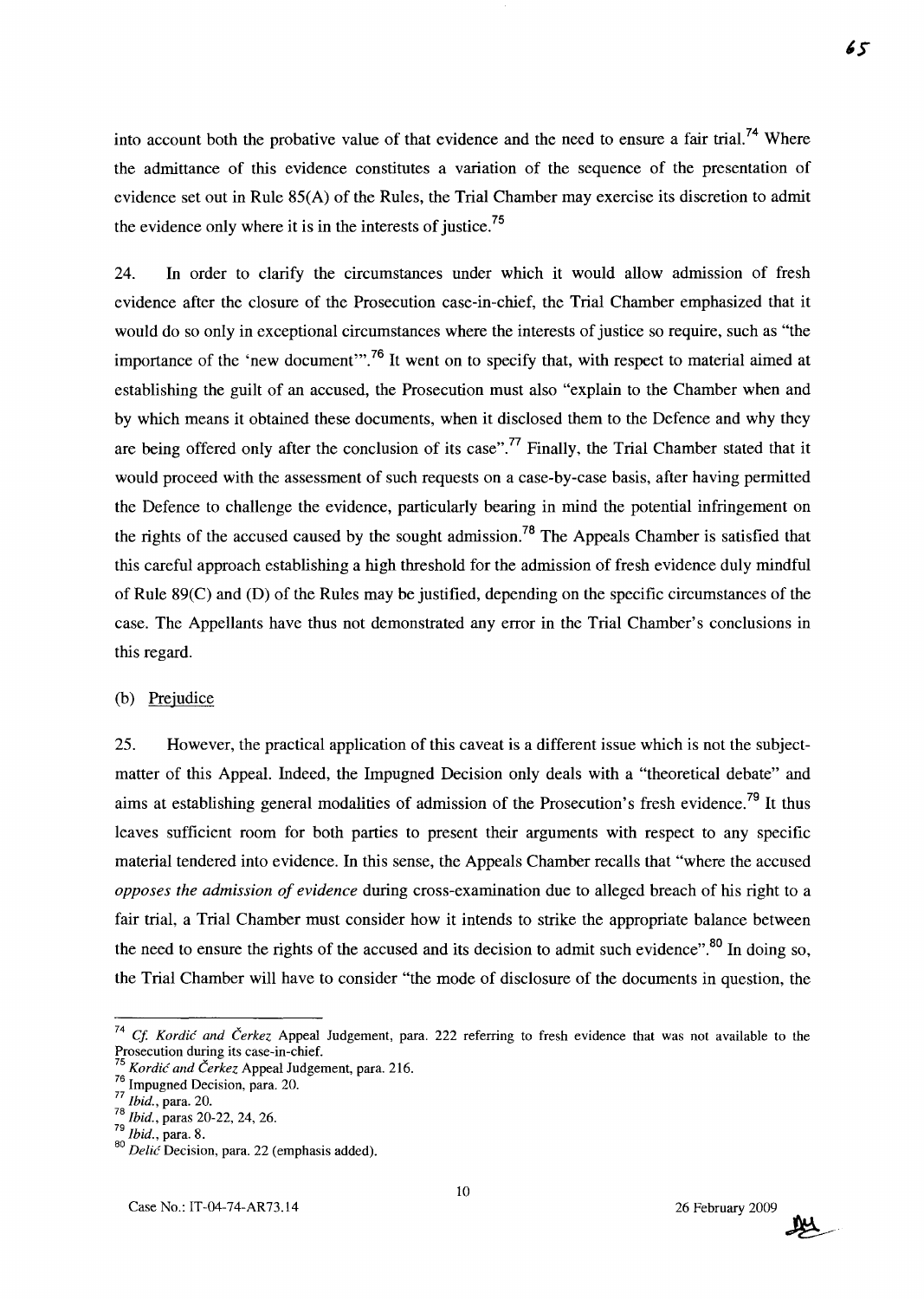purpose of their admission, the time elapsed between disclosure and examination of the witness, the languages known to Counsel and the accused, as well as any other relevant factual considerations".<sup>81</sup> In striking the balance under Rule  $89(D)$  of the Rules, the Trial Chamber will also consider the available measures to address the prejudice, if any, by "for example, providing more time for [re]-examination, adjourning the session, or granting the possibility of recalling the witness".<sup>82</sup> If, on balance, the fresh evidence is found to be inadmissible during the presentation of the Defence case, the Prosecution may still, under certain conditions, seek its admission as evidence in rebuttal.<sup>83</sup>

26. Furthermore, the Appeals Chamber recalls that the burden of demonstrating that a Trial Chamber erred in exercising its discretion in admitting fresh evidence lies on the party alleging the errors.<sup>84</sup> With respect to the present Appeal, the Appellants failed to meet this burden, merely referring to potential prejudice as a matter of principle. The Appeals Chamber rejects these general allegations and re-emphasizes that "[t]he mere fact that [the admitted evidence] was probative of the Prosecution's case does not mean that the [a]ccused were prejudiced".<sup>85</sup>

### (c) Nature of the Tendered Materials

27. In its *Delic* Decision, the Appeals Chamber emphasized that specifying the purpose of admission of fresh evidence despite the Defence's objections is necessary in order to properly address the prejudice caused by such admission.<sup>86</sup> In this sense, the Appeals Chamber considers that the risk of prejudice caused by the admission of fresh evidence probative of guilt is potentially greater as compared to fresh evidence admitted with the sole purpose of impeaching the witness.<sup>87</sup>

28. With reference to the *Delic* Decision, the Trial Chamber resolved that fresh evidence probative of the Appellants' guilt may only be admitted during the presentation of their respective cases in exceptional circumstances.<sup>88</sup> While the Impugned Decision appears to be more lenient to the admission of the fresh evidence for the sole purpose of "impeaching a witness's credibility or refreshing his/her memory", it still specifies that the Trial Chamber will decide on the admission on



<sup>81</sup>*Ibid.,* para. 23.

*<sup>82</sup> Id.* 

<sup>&</sup>lt;sup>83</sup> *Cf. Milošević* Decision, para. 13.

*<sup>84</sup> Kordic and Cerkez* Appeal Judgement, paras 223-224.

*<sup>85</sup> Ibid.,* para. 224.

*<sup>86</sup> Delic* Decision, para. 23.

<sup>87</sup>Cf. *ibid.,* para. 22.

<sup>88</sup> Impugned Decision, paras 11, 23.